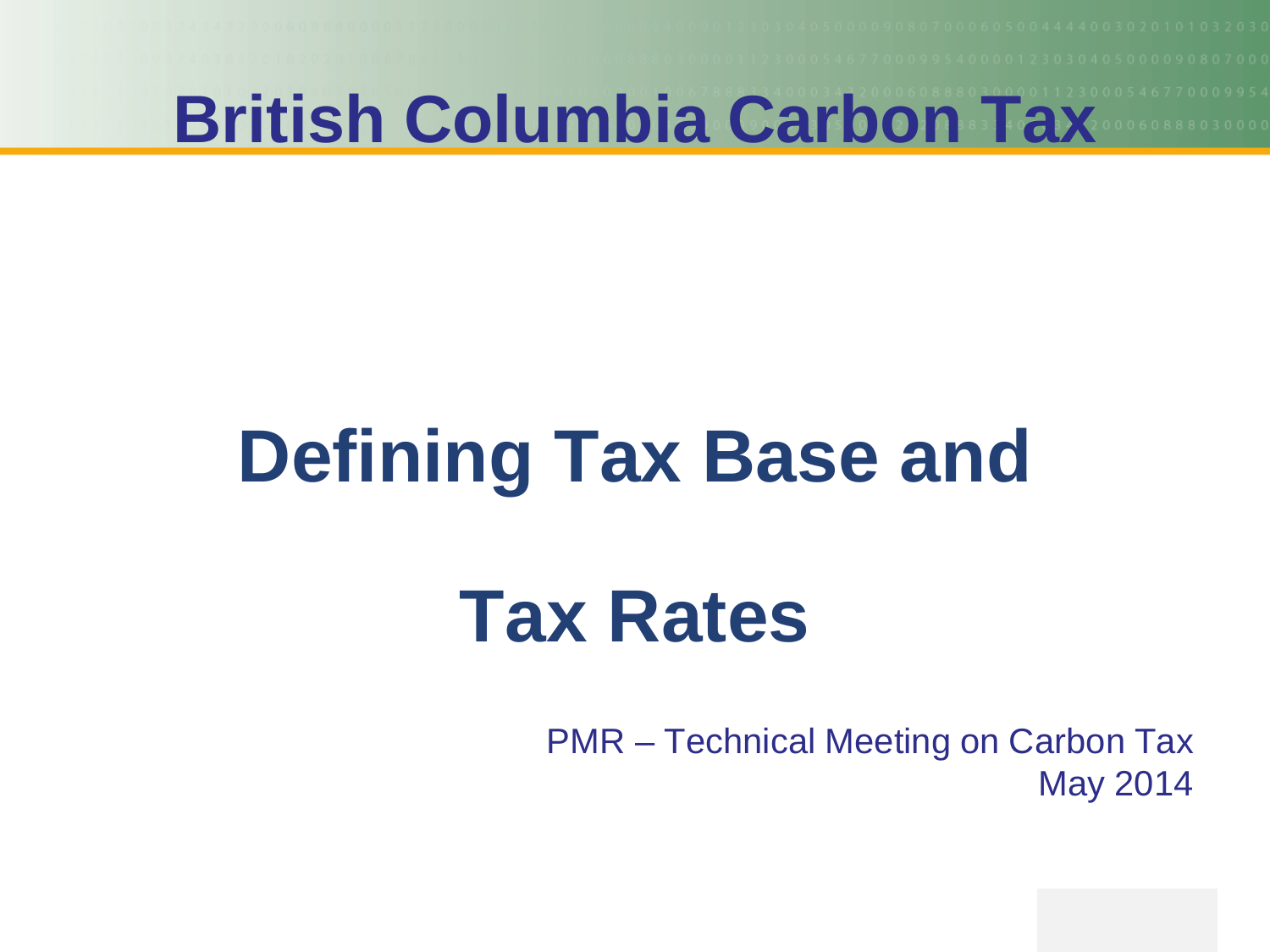## **Carbon Tax Coverage Emissions from fuel**



- combustion included in carbon tax base approx 72%
- **Emissions excluded** from carbon tax base approx 28%

Emissions excluded:

- **Fugitive Sources 7%**
- **Industrial process 6%** Agriculture (non combustion) 3%
- Waste 6%
- Afforestation and Deforestation 6%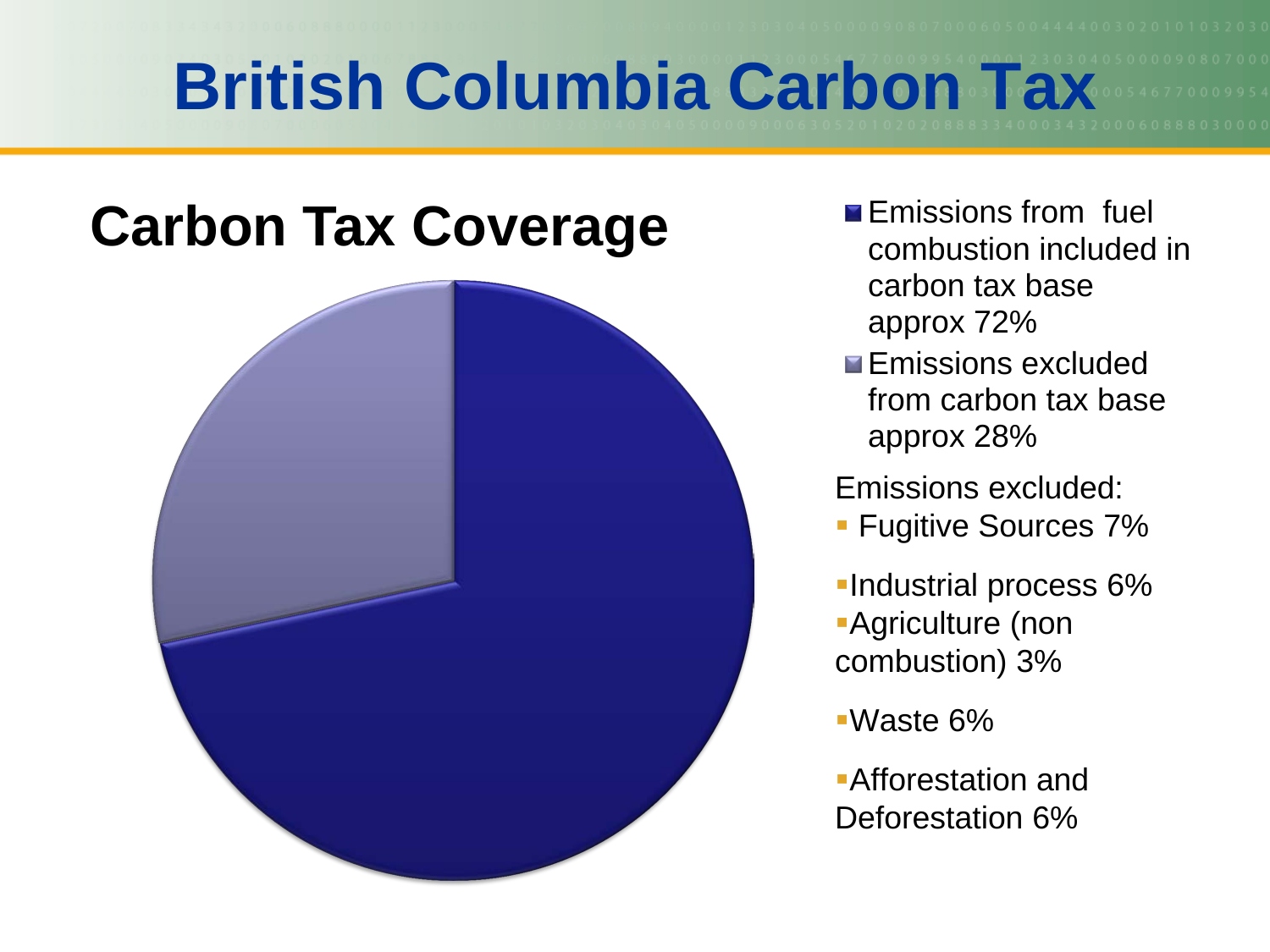## **Business / Residential Tax Payable**

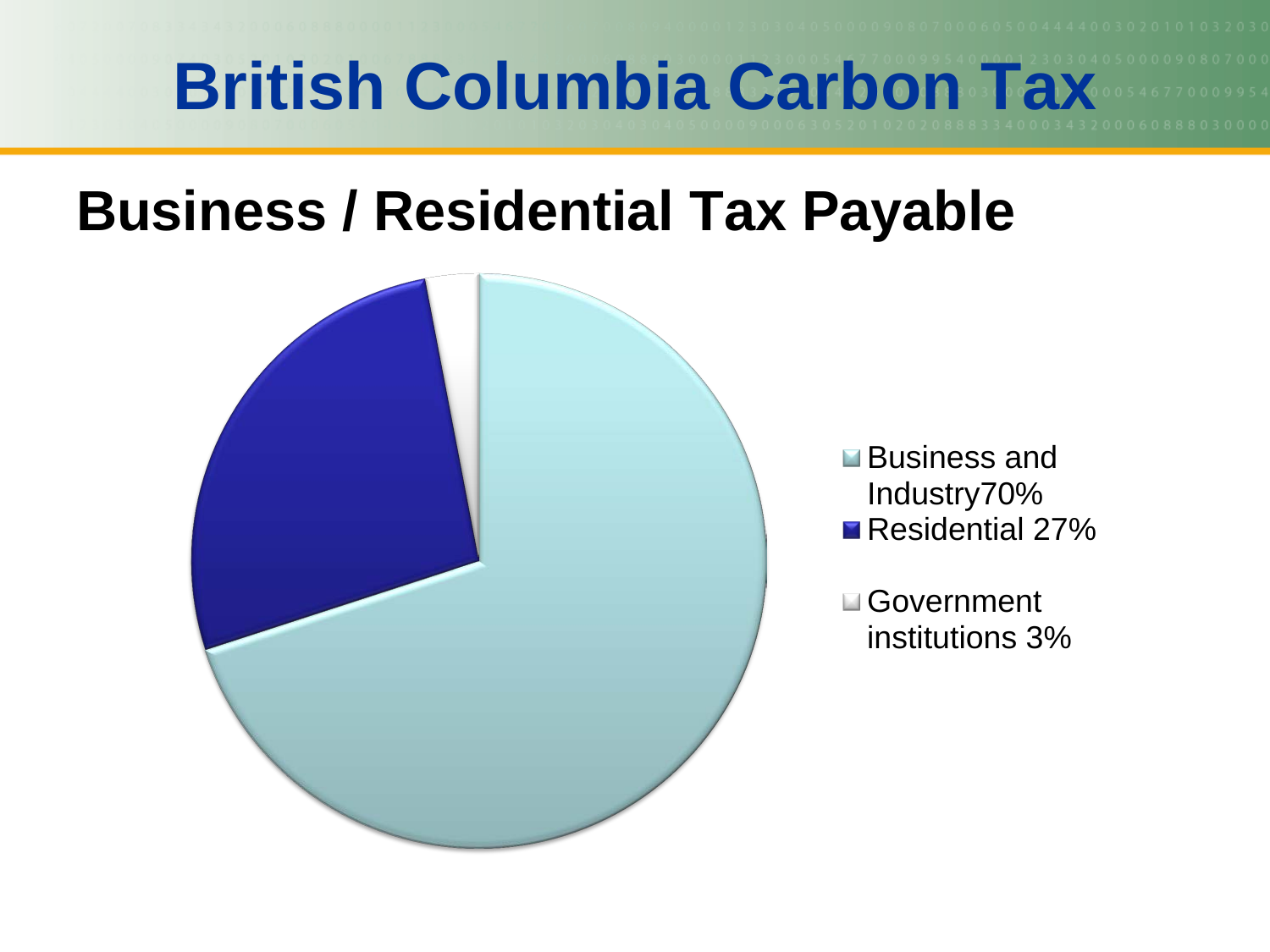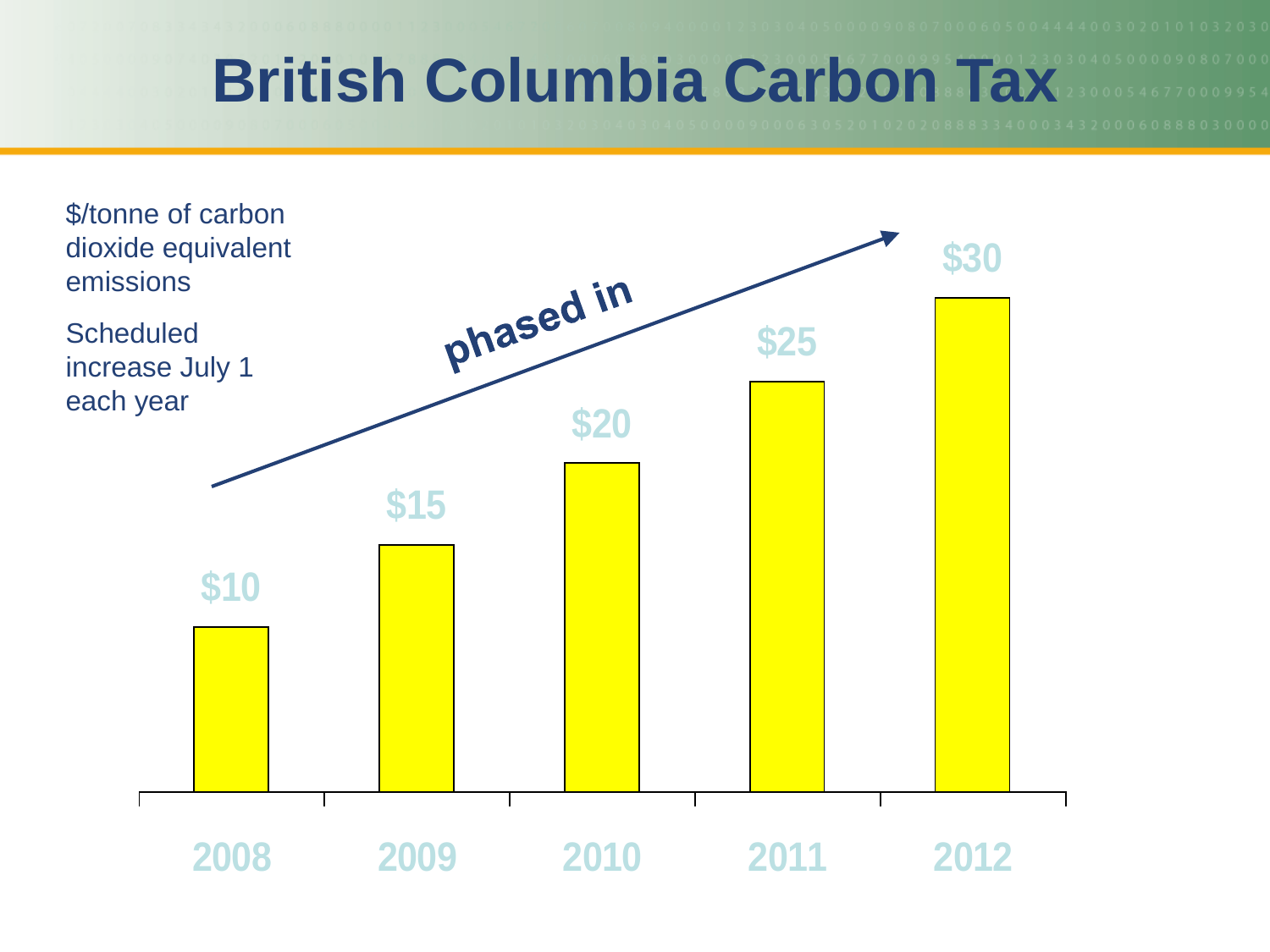**☆ Tax Rates based on the carbon dioxide** equivalent  $(C_0e)$  emissions from the combustion of fuels in British Columbia

**❖ Most tax rates determined using emission** factors in Environment Canada's National Inventory Report 2008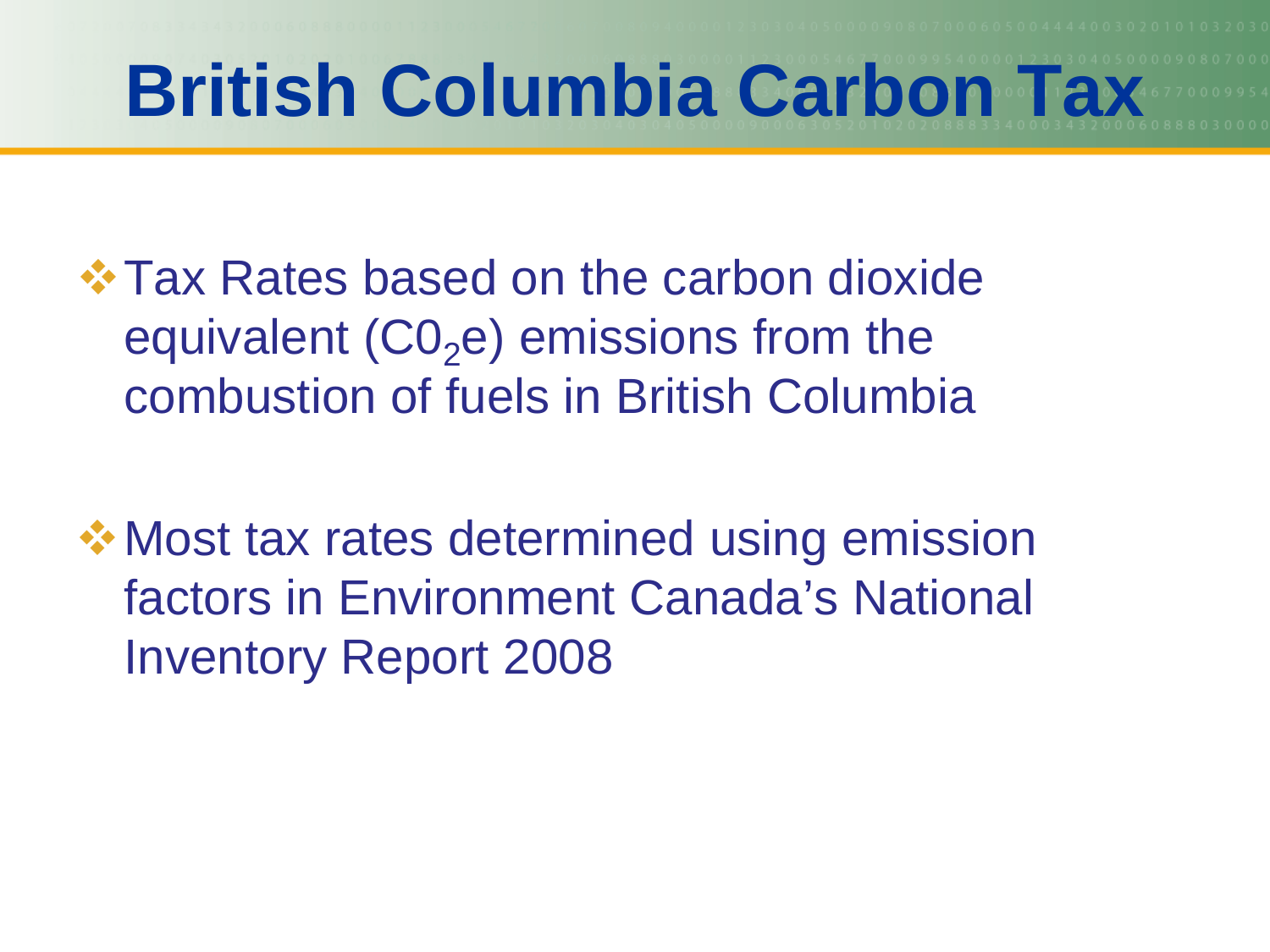## **Revenue neutral carbon tax**

### **Tax Rates**

| <b>Fuel type</b>      | <b>Rate</b><br><b>July 1 08</b> | <b>Rate</b><br><b>July 1 09</b> | <b>Rate</b><br><b>July 1 10</b> | <b>Rate</b><br><b>July 1 11</b> | <b>Rate</b><br><b>July 1 12</b> |
|-----------------------|---------------------------------|---------------------------------|---------------------------------|---------------------------------|---------------------------------|
| <b>Aviation fuel</b>  | $2.46$ ¢/L                      | $3.69$ ¢/L                      | $4.92 \phi/L$                   | $6.15 \ell/L$                   | 7.38¢/L                         |
| gasoline              | $2.34 \phi/L$                   | $3.51 \ell/L$                   | $4.45 \phi/L$                   | $5.56$ ¢/L                      | 6.67 $\mathcal{C}/L$            |
| Heavy fuel oil        | $3.15 \text{c/L}$               | $4.73 \text{c/L}$               | $6.30 \ell/L$                   | $7.88$ ¢/L                      | $9.45$ ¢/L                      |
| Jet fuel              | $2.61 \text{C/L}$               | $3.92 \ell/L$                   | $5.22 \ell/L$                   | 6.53¢/L                         | 7.83¢/L                         |
| <b>Diesel</b>         | $2.69$ ¢/L                      | $4.04 \text{c/L}$               | $5.11 \frac{\mu}{L}$            | $6.39$ ¢/L                      | $7.67 \phi/L$                   |
| Natural gas           | $1.90 \text{\textdegree}$       | $2.85$ ¢cm <sup>3</sup>         | $3.80$ ¢cm <sup>3</sup>         | $4.75$ ¢cm <sup>3</sup>         | 5.70 $¢$ cm <sup>3</sup>        |
| propane               | $1.54 \mathcal{\emptyset}/L$    | $2.31 \ell/L$                   | $3.08$ ¢/L                      | $3.85$ ¢/L                      | $4.62 \ell/L$                   |
| Coal (HH)             | 20.77\$/t                       | 31.16\$/t                       | 41.54\$/t                       | 51.93\$/t                       | 62.31\$/t                       |
| Coal (LH)             | 17.77\$/t                       | 26.66\$/t                       | 35.54\$/t                       | 44.43\$/t                       | 53.31\$/t                       |
| <b>Shredded tires</b> | 23.91\$/t                       | 35.87\$/t                       | 47.82\$/t                       | 59.78\$/t                       | 71.73\$/t                       |
| peat                  | 10.22\$/t                       | 15.33\$/t                       | 20.44\$/t                       | 25.55\$/t                       | 30.66\$/t                       |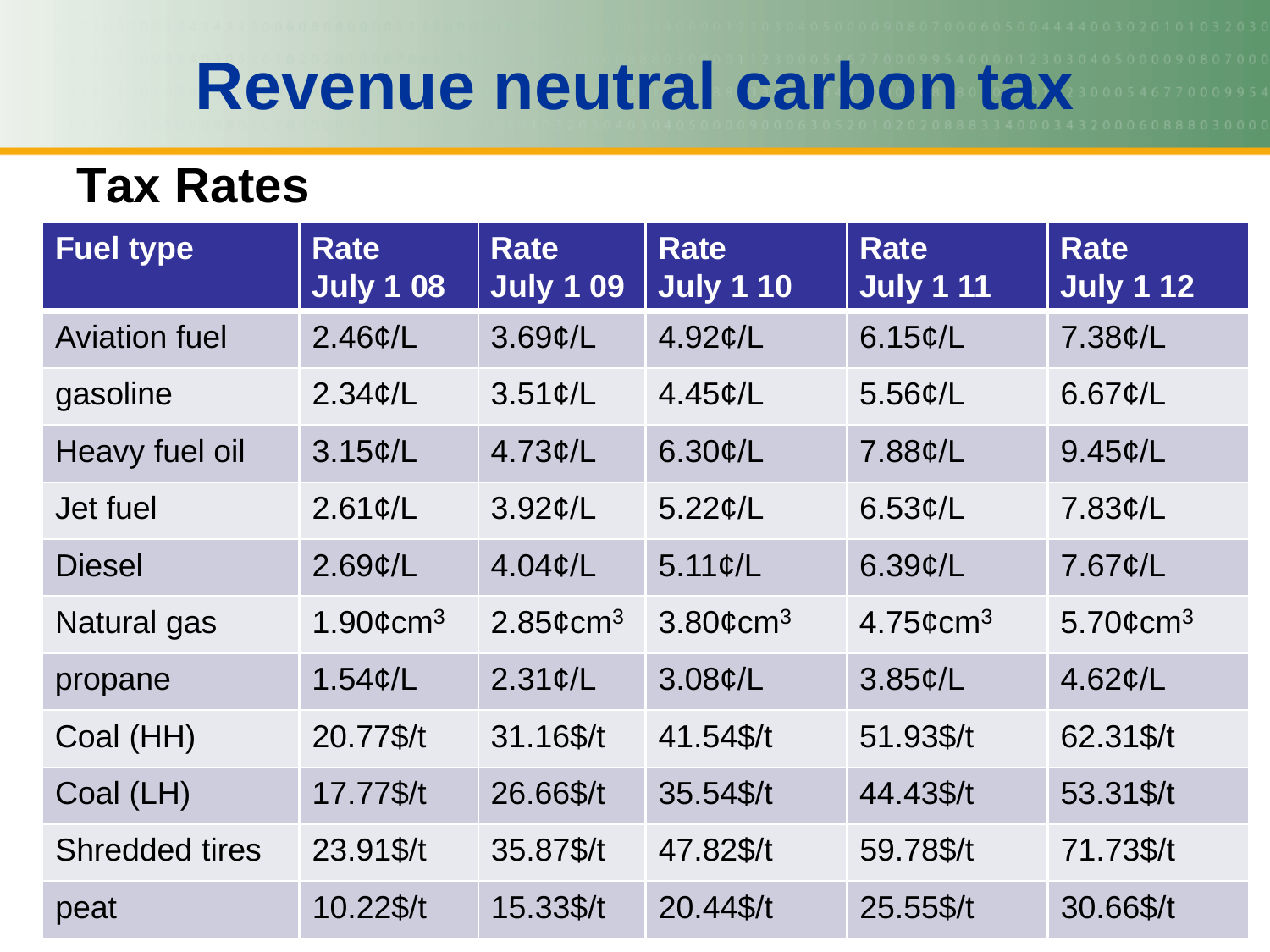### **Tax Base**

### **Taxed**:

Fuels purchased or used in BC by individuals, businesses or industry and tires & peat when combusted in BC for heat or energy

### **Not taxed**:

- Wood, biomass, certain biofuels (e.g. 100% Bio-methane)
- Non-energy emissions from agriculture and waste
- Fugitive emissions & non-combustion industrial emissions

### **Exemptions**

- Inter-jurisdictional emissions including exports
- Constitutional / due to federal legislation (i.e. First Nations)
- Specified Non-combustion uses of fuel (i.e. feedstock)
- Administrative impracticality (i.e. small containers)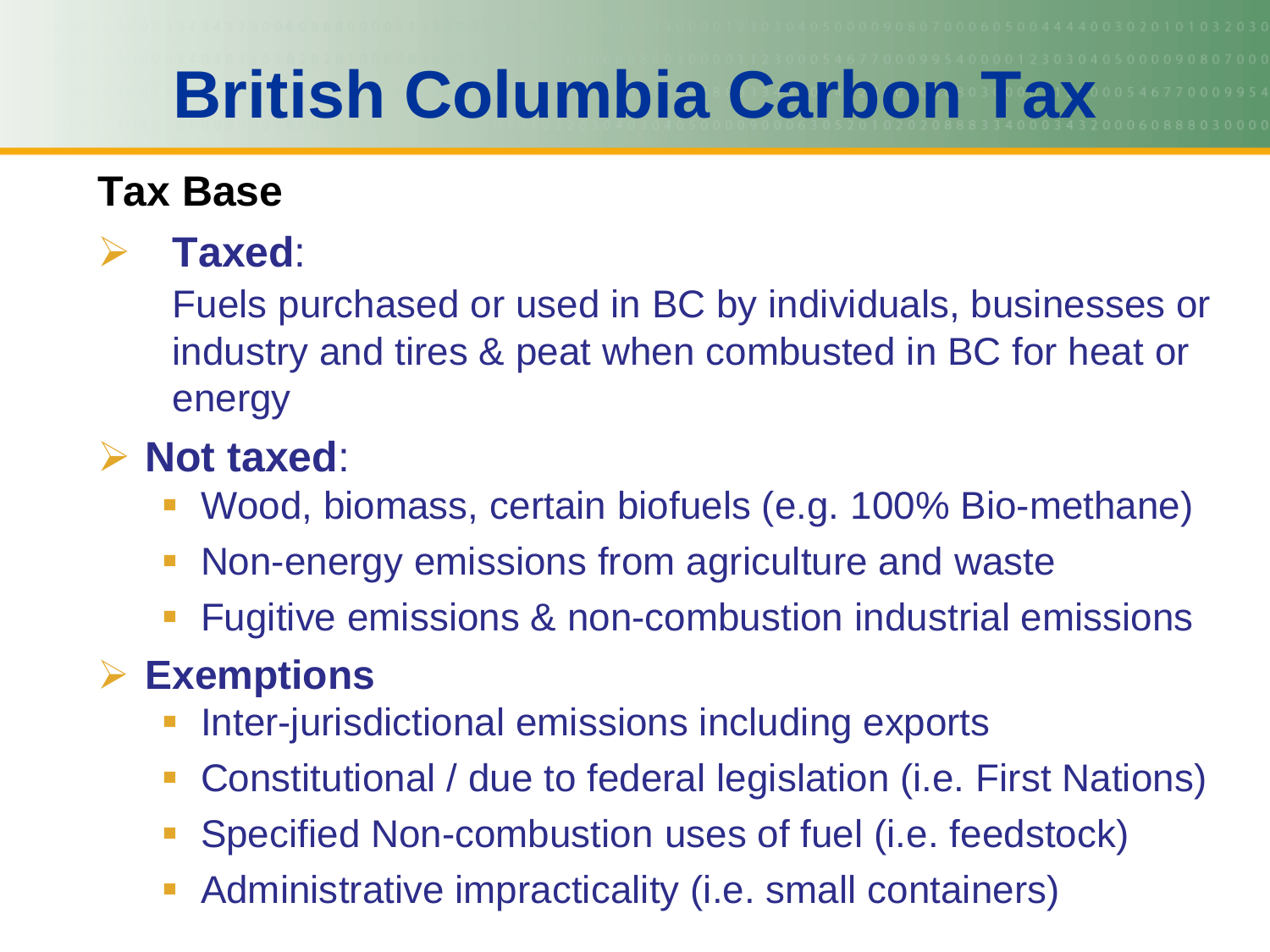## Use of Carbon Tax Revenues

PMR – Technical Meeting on Carbon Tax May 2014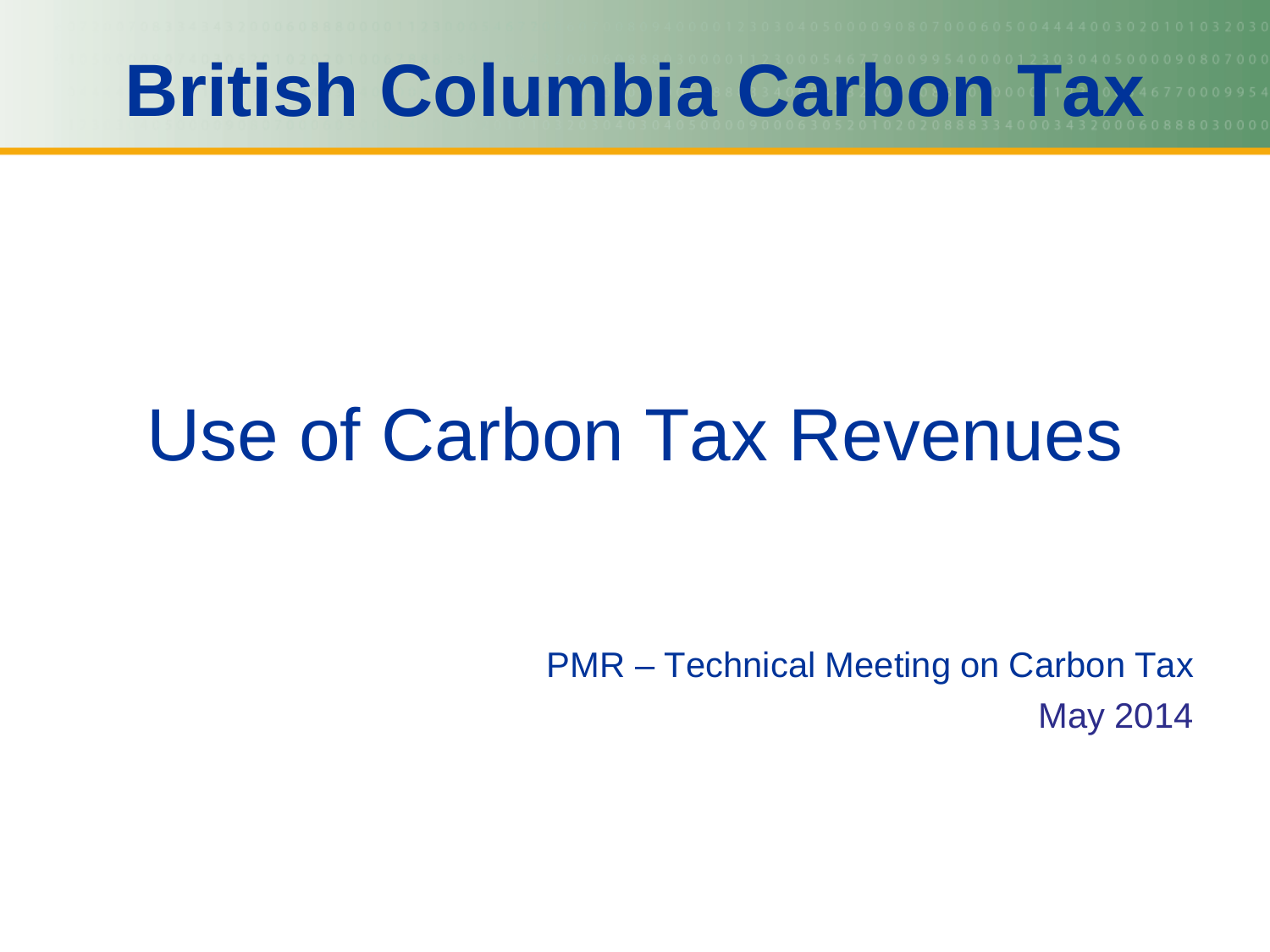## **Neutrality:**

 $\triangleright$  All carbon tax revenue must be returned to taxpayers through tax cuts for each fiscal year

## **Carbon Tax Plans:**

 $\triangleright$  Required by law

 $\triangleright$  Prepared annually for next 3 fiscal years

 $\triangleright$  Legislation to implement measures for 1<sup>st</sup> year of plan must be introduced within 120 days

## **Carbon Tax Reports:**

- $\triangleright$  Required by law
- $\triangleright$  Prepared annually for 2 previous fiscal years
- $\triangleright$  Reconciliation with actual carbon tax revenues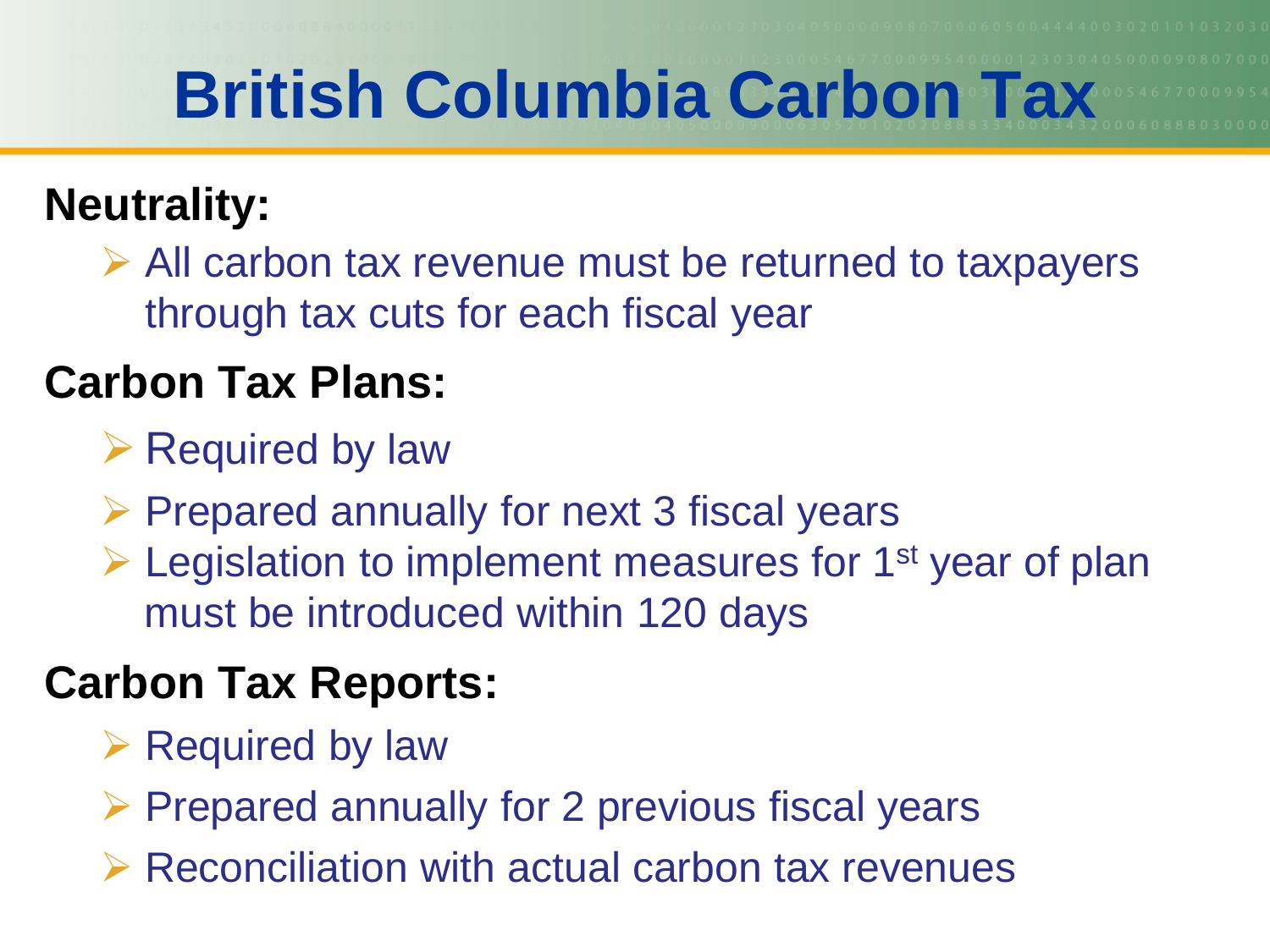| $\boldsymbol{\mathsf{S}}$<br>millions         | 2010/11 | 2011/12 | 2012/13 | 2013/14 | 2014/15 | 2015/16 | 2016/17 |
|-----------------------------------------------|---------|---------|---------|---------|---------|---------|---------|
| <b>Carbon</b><br><b>Tax</b><br><b>Revenue</b> | 741     | 959     | 1,120   | 1,212   | 1,228   | 1,248   | 1,271   |
| Personal<br><b>Tax Cuts</b>                   | 391     | 470     | 546     | 522     | 550     | 560     | 565     |
| <b>Business</b><br><b>Tax Cuts</b>            | 474     | 671     | 834     | 710     | 886     | 1,004   | 1,061   |
| <b>Total</b><br><b>Tax</b><br><b>Cuts</b>     | 865     | 1,141   | 1,380   | 1,232   | 1,436   | 1,564   | 1,626   |

\*Figures for 2010/11 are from the Revenue Neutral Carbon Tax Report presented in *Budget 2012*

\*Figures for 2011/12 are from the Revenue Neutral Carbon Tax Report presented in *Budget 2013*.

\*Figures for 2012/13 and 201/314 are from the Revenue Neutral Carbon Tax Report presented in *Budget 2014*

\*Figures for 2014/15 to 2016/17 are from the Revenue Neutral Carbon Tax Plan presented in *Budget 2014*.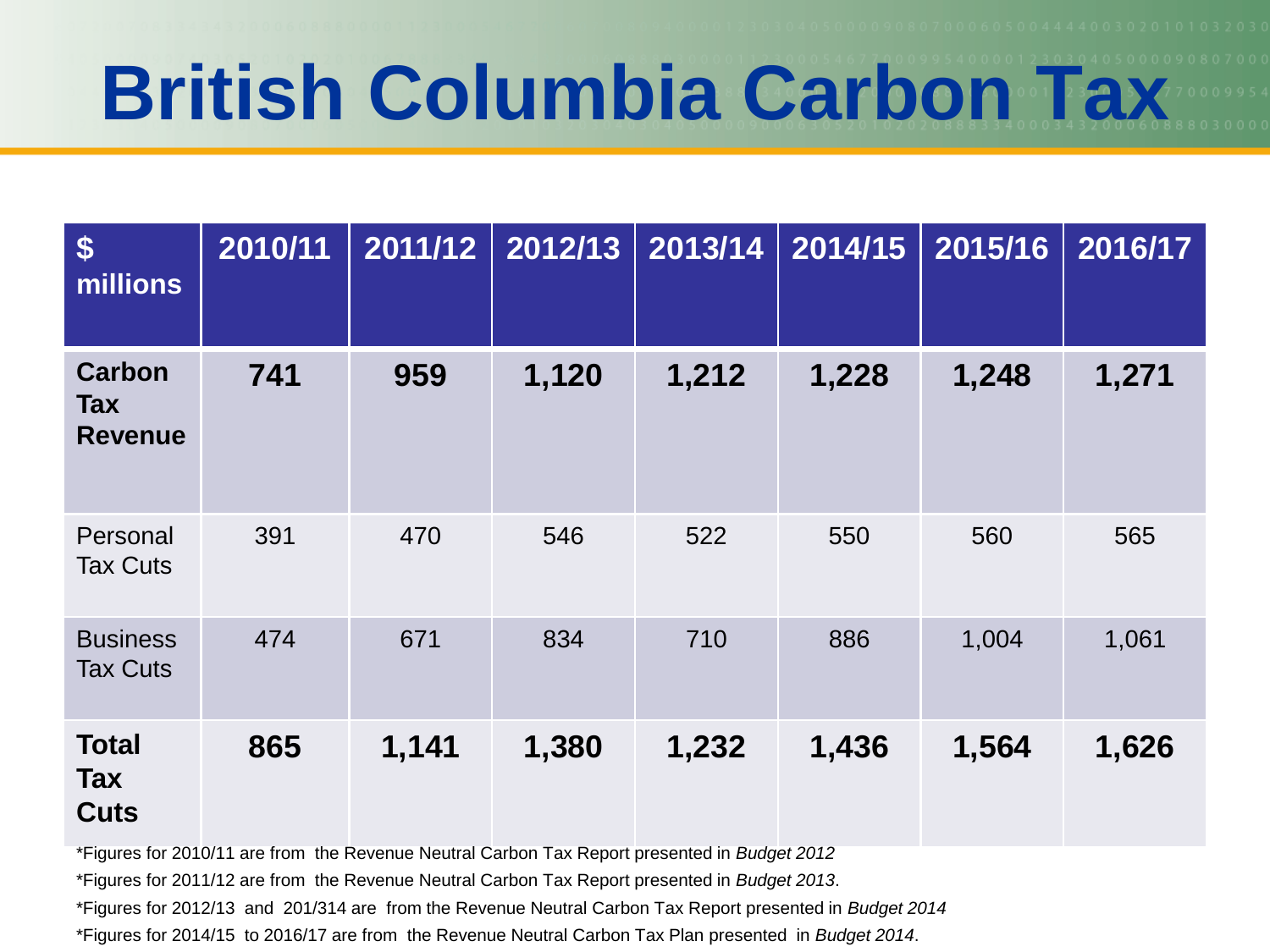For the 2014/15 fiscal year, the approximate revenue recycling split is

- **❖ 38% returned to individuals**
- **❖ 62% returned to business**

Individuals pay approximately 27% of carbon tax revenues Business pays approximately 70% of carbon tax revenues Government institutions pay approximately 3% of carbon tax revenues

Initially recycling returned approximately 64% of carbon tax revenues to individuals and 34% to business.

Initial over recycling to individuals to enhance public acceptability of the carbon tax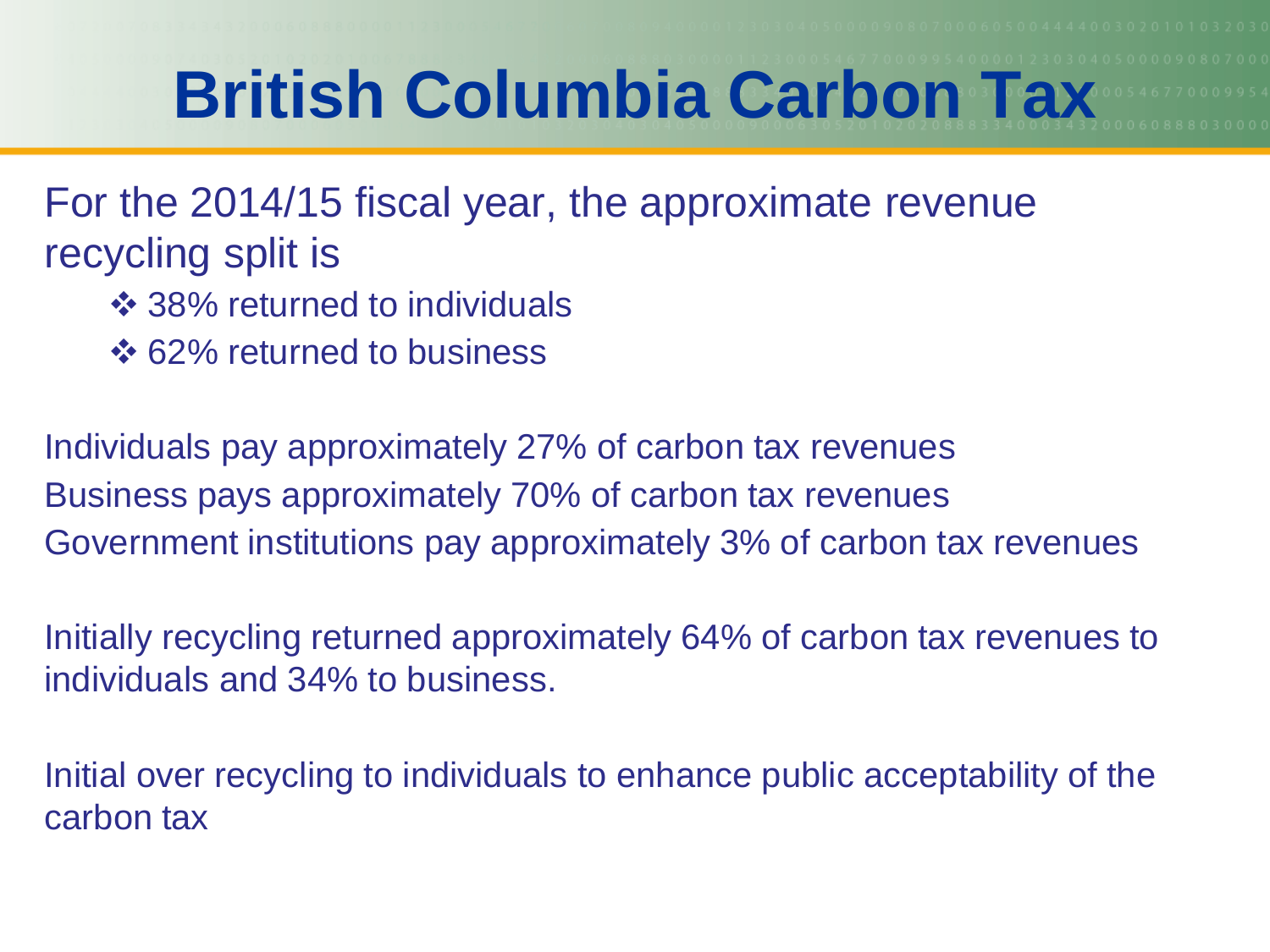### Low Income Climate Action Tax Credit

- **❖ Refundable tax credit paid quarterly**
- Introduced at \$105 per adult and \$31.50 per child
- $\cdot$  Increased 10% July 1, 2011 to 115.50 per adult and \$34.50 per child
- $\triangle$  Net income threshold is indexed to inflation and is reduced by 2% of net income over threshold
- For 2013 taxation year (paid in 2014) threshold are
	- Single Individual \$32,219 (credit fully phased out at over \$35,000)
	- Family \$37,589 (credit fully phased out for family with 2 adults and 2 children at over \$50,000)
- Approximately 1 million British Columbians eligible for at least partial credit and the estimated cost of the credit for 2014/15 is \$194 million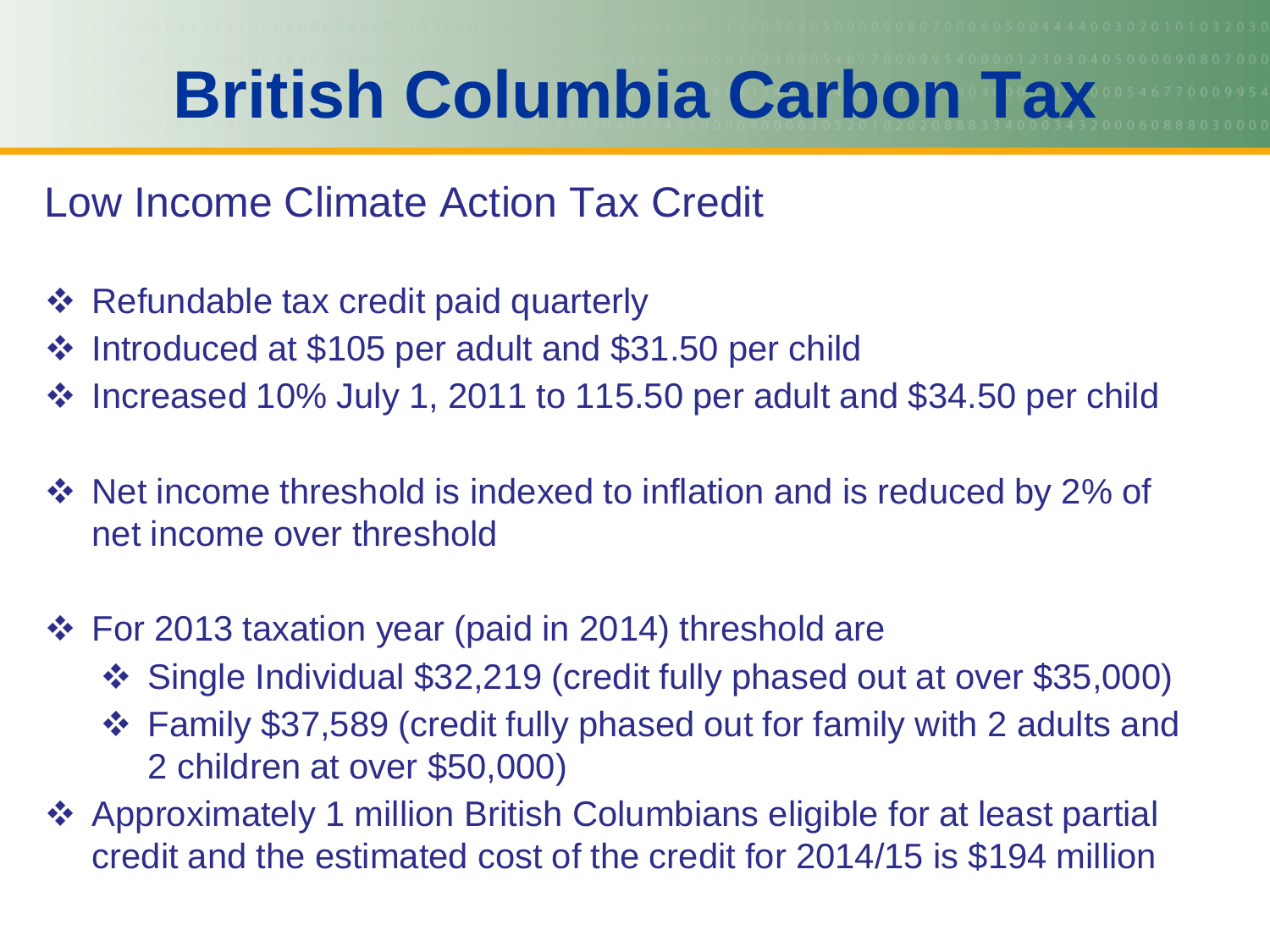## Challenges of Carbon Tax Implementation

PMR – Technical Meeting on Carbon Tax May 2014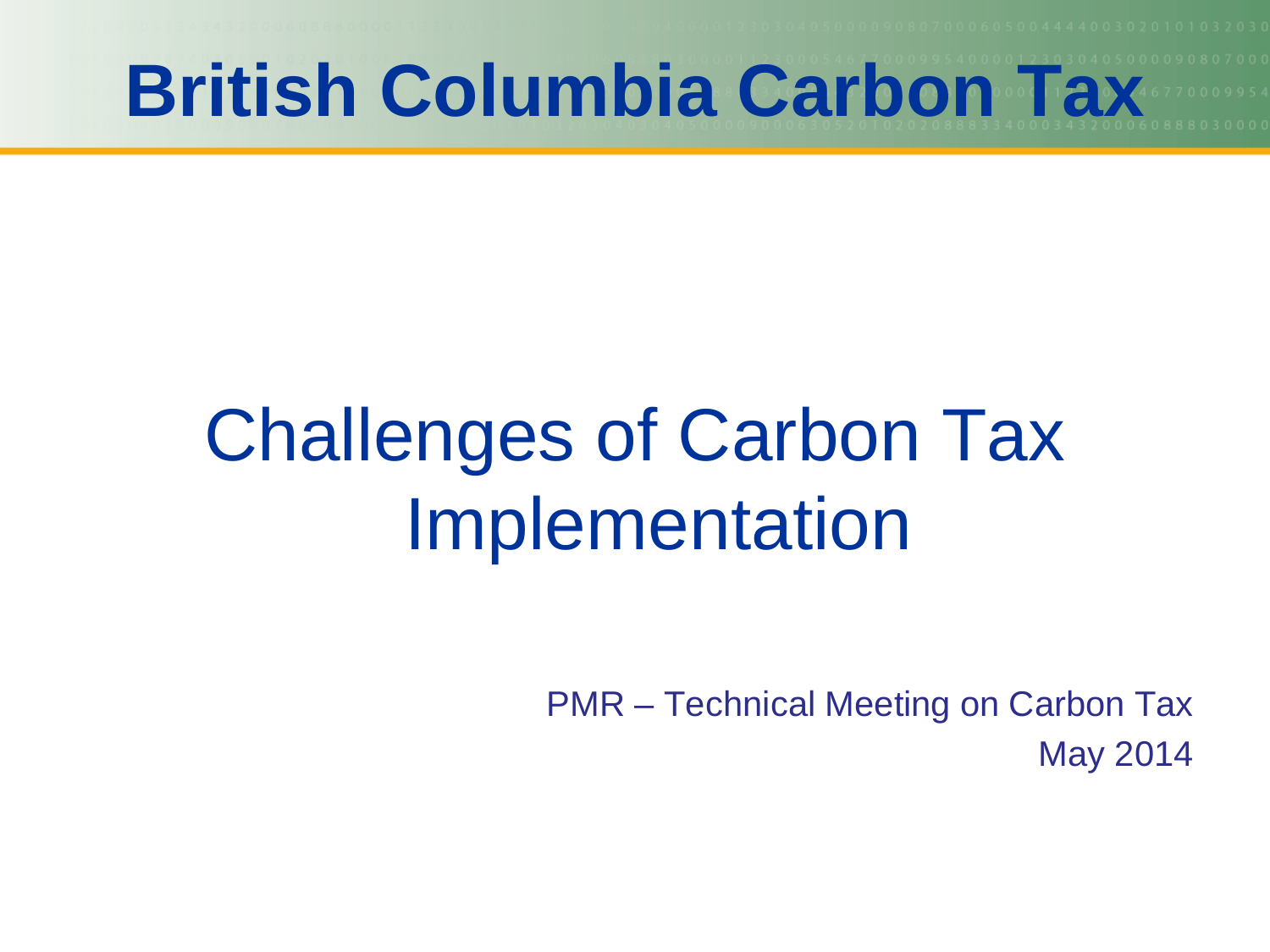## **Constitutional Framework for Taxation**

- British Columbia is a province of Canada and has different taxation powers than the federal government.
- $\triangle$  **Taxation power limited to direct taxation within the province.**
- $\triangle$  To be a direct tax within British Columbia, carbon tax must be levied on a person located in BC at the time the tax is payable and must be paid by the end consumer or user of fuels and combustibles.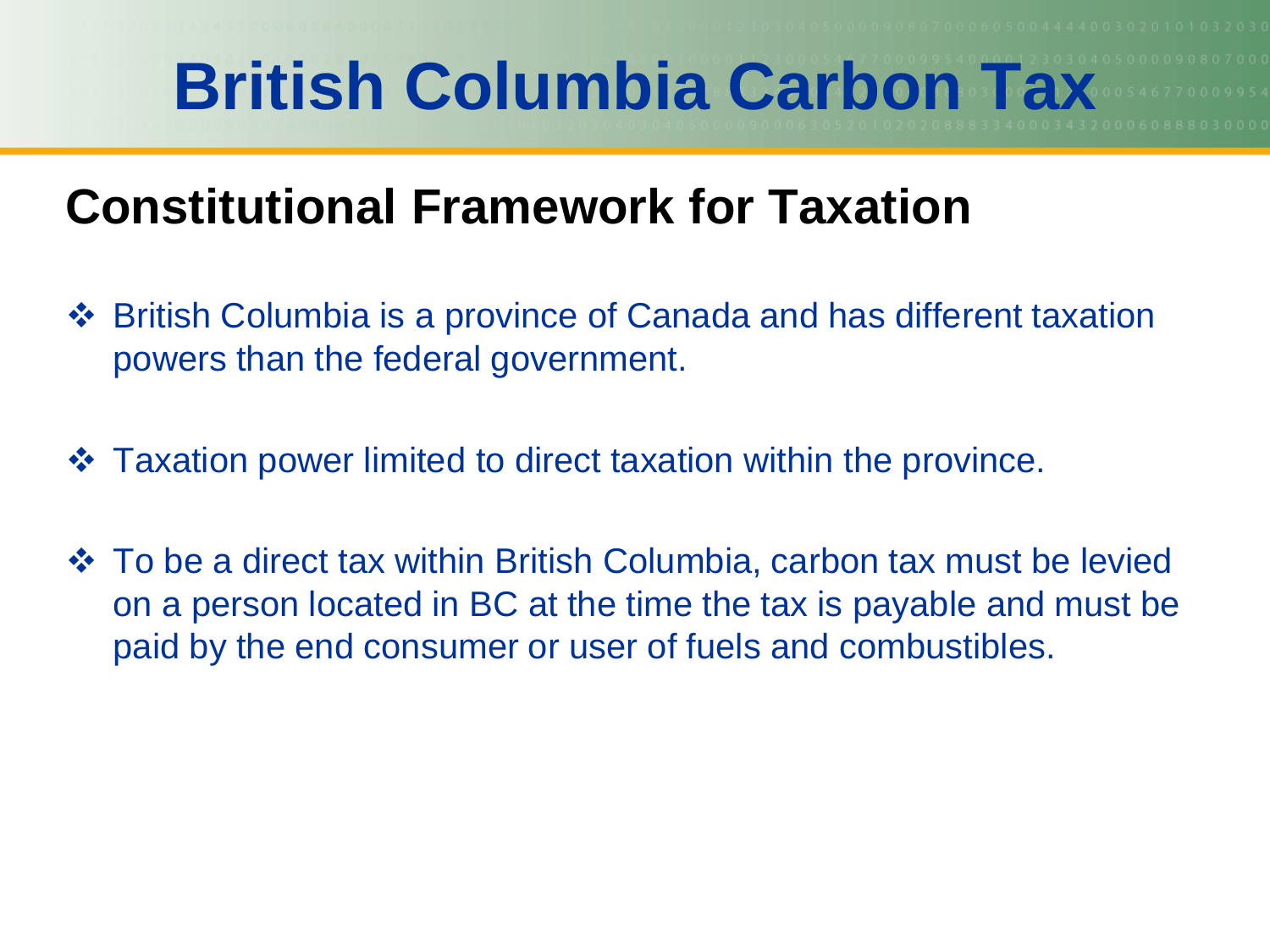## **BC Carbon Tax Principles**

- $\div$  Tax shift all revenues returned to taxpayers through reductions in other taxes
- **☆ Tax rates started low and increased** gradually
- Lower income individuals and families protected
- $\div$  **Broadest possible base**
- ❖ Integrated with other climate action measures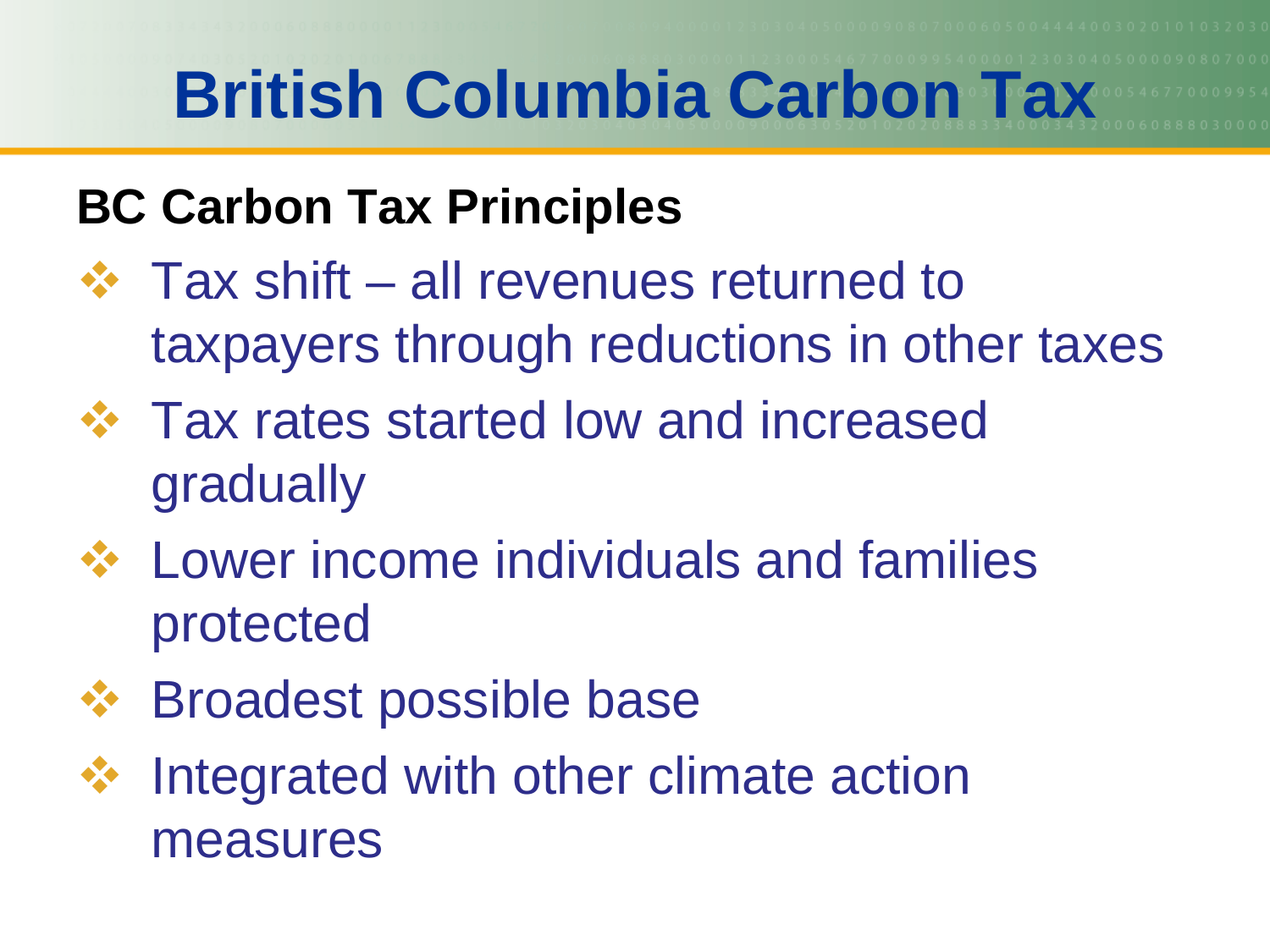## **Administration**

### **Minimize administration and compliance burden**

- Tax imposed on final consumer of fuels or user of tires or peat for heat or energy (Constitutional requirement for direct tax)
- $\triangleright$  Except for natural gas, administered like motor fuel tax with security scheme. (Security equal to the tax is paid to government at top of supply chain and security flows though the supply chain until tax is collected from final consumers)
- $\triangleright$  Natural gas, administered like retail sales tax: exempt when purchased for resale (i.e. no security payable)
- $\triangleright$  Special classes of taxpayers to reduce administrative and compliance burden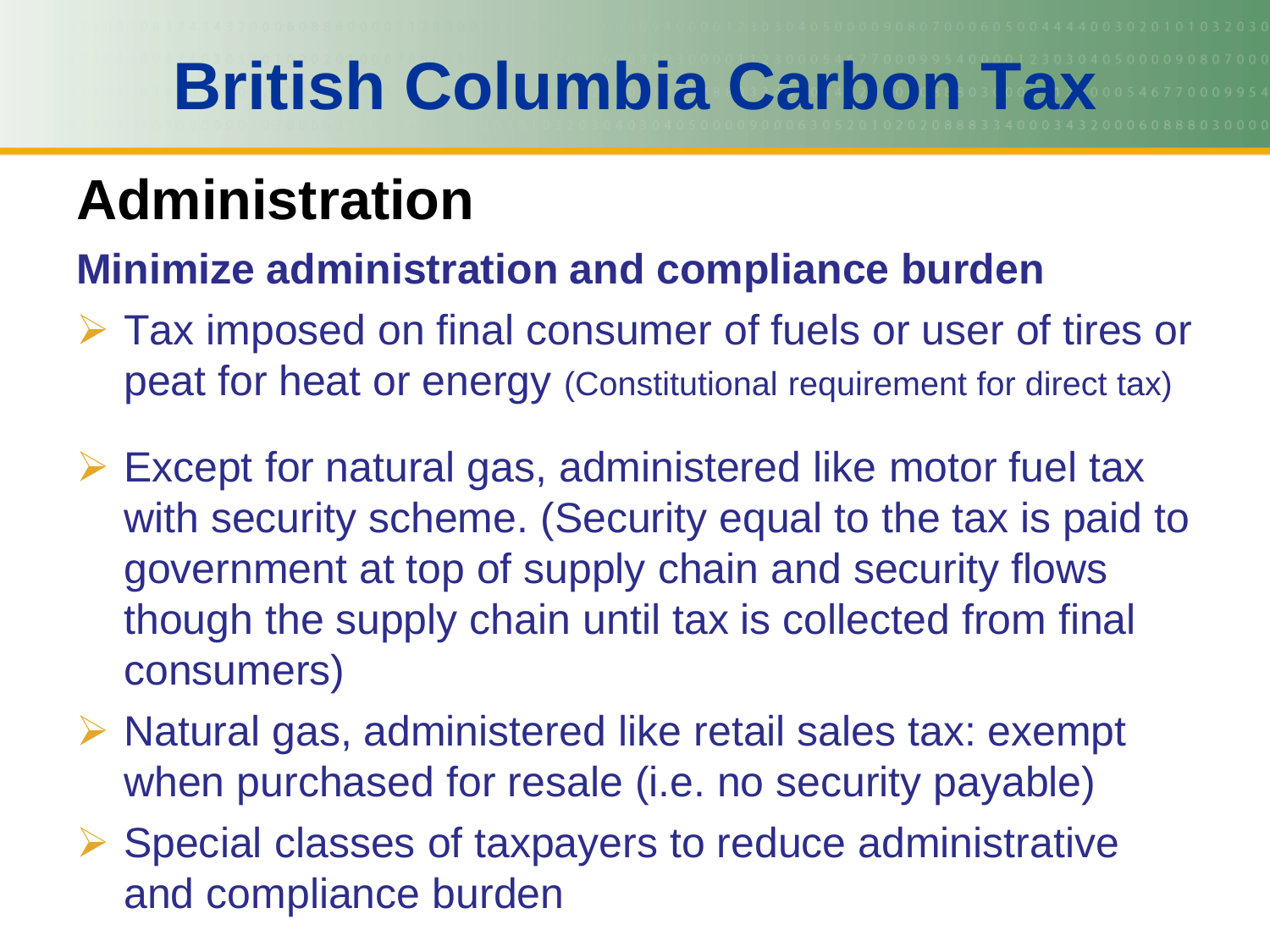## **Special classes of taxpayers**

- Registered consumers
- $\triangleright$  Interjurisdictional railways
- $\triangleright$  Interjurisdictional commercial airlines flying only inter-jurisdictionally OR
- $\triangleright$  Business that used more than 50% of the fuel purchased in the previous fiscal year for an exempt use (e.g. as feedstock).

#### Registered air and marine services

 $\triangleright$  A commercial airline or commercial marine service that provides some domestic service in BC but at least 50% of its flights/trips are inter-jurisdictional.

Benefit:

- Exempt from purchase tax at the time of purchase
- $\cdot$  self assess the tax payable resulting in a reduced number of refund claims filed.